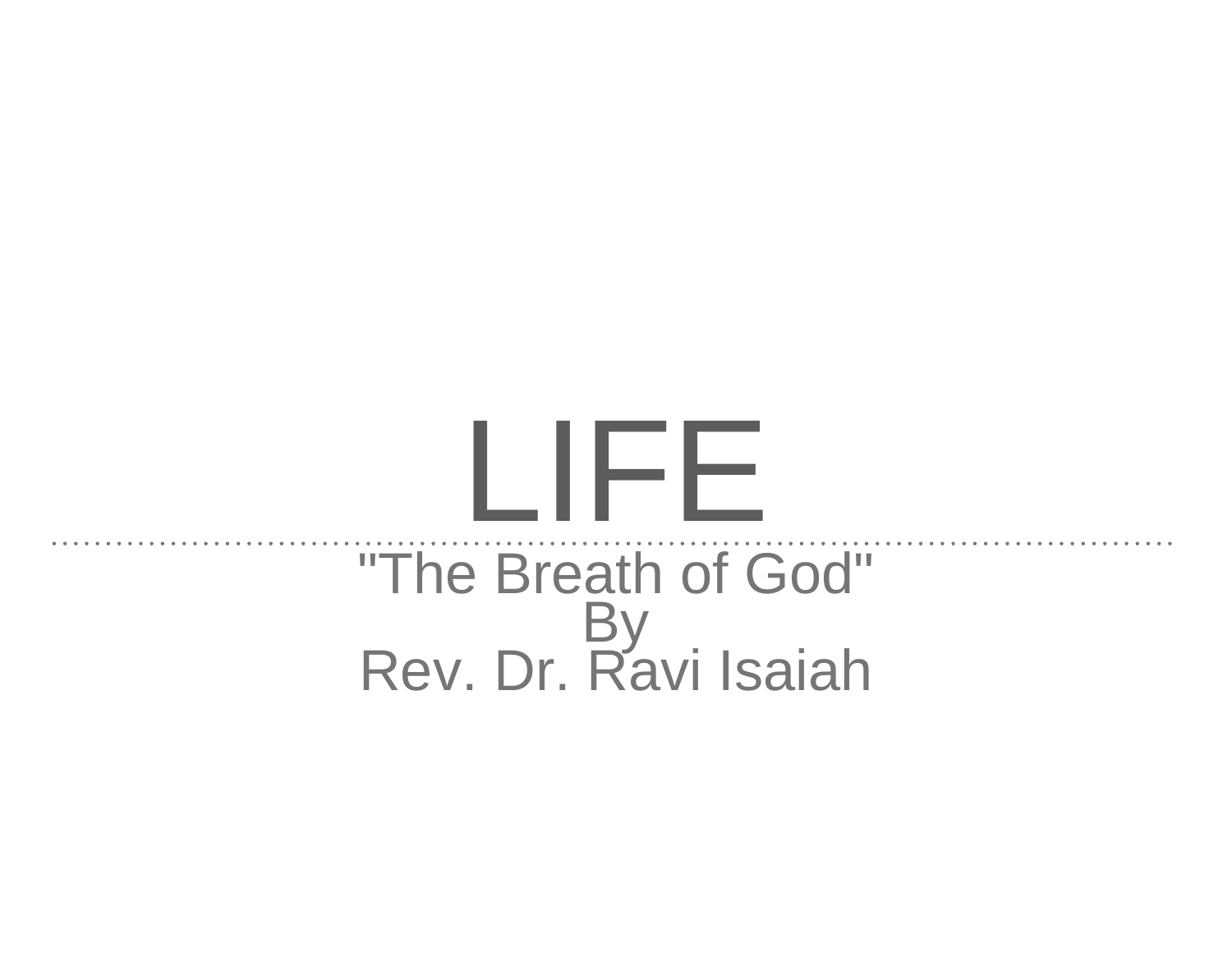

#### **OVERVIEW**

- ➤ Understanding life, health medical treatment.
- ► Early human spirituality
- ► A Judeo-Christian Perspective
- ➤ Body- God's temple
- ➤ Why is it difficult to treat the body as the temple of God?
- ➤ What should I know about healthcare today?
- ➤ Unpacking complicated medical terminology
- ➤ End of life care Should I really be concerned?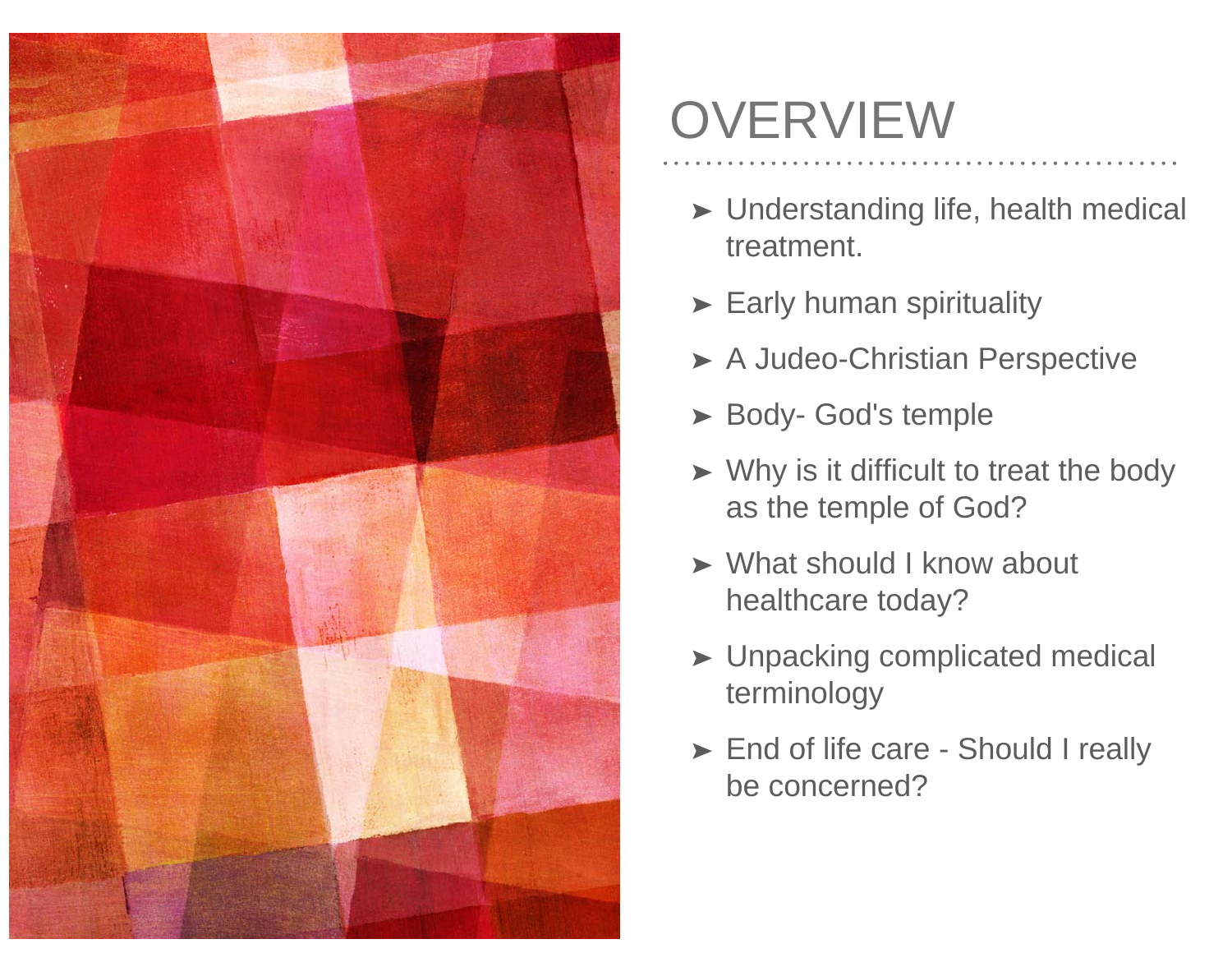#### EARLY HUMAN SPIRITUALITY

- ► Non- Judeo-Christian tradition
- ► Early human who began to live in caves had rituals
- ➤ Traditions surrounding birth, death and hunting celebrations
- ➤ Worshipped Sun, Moon, Water and Fire
- ➤ Painted and carved in stones their stories
- ➤ Shaman Medicine man, Medicine woman and Elders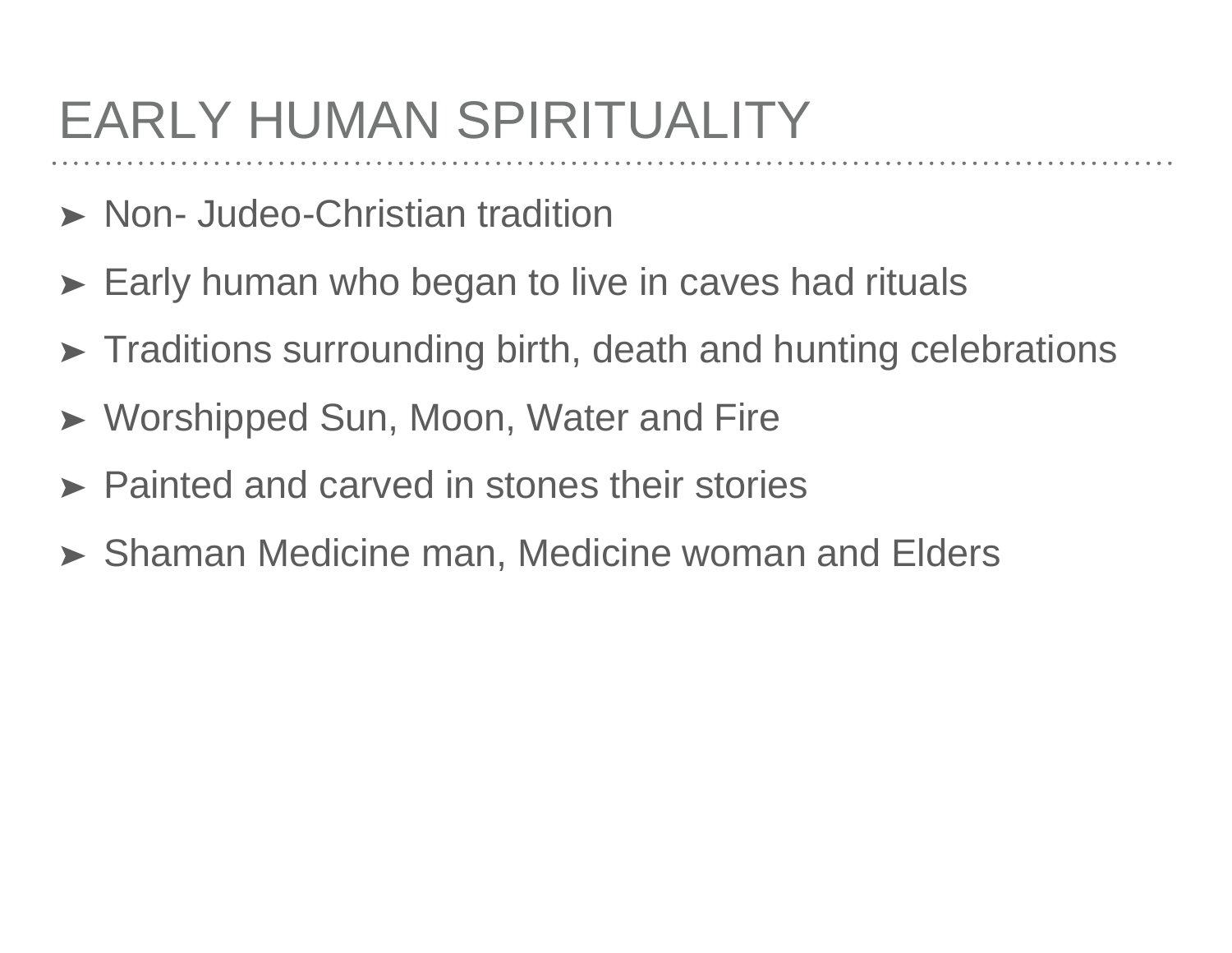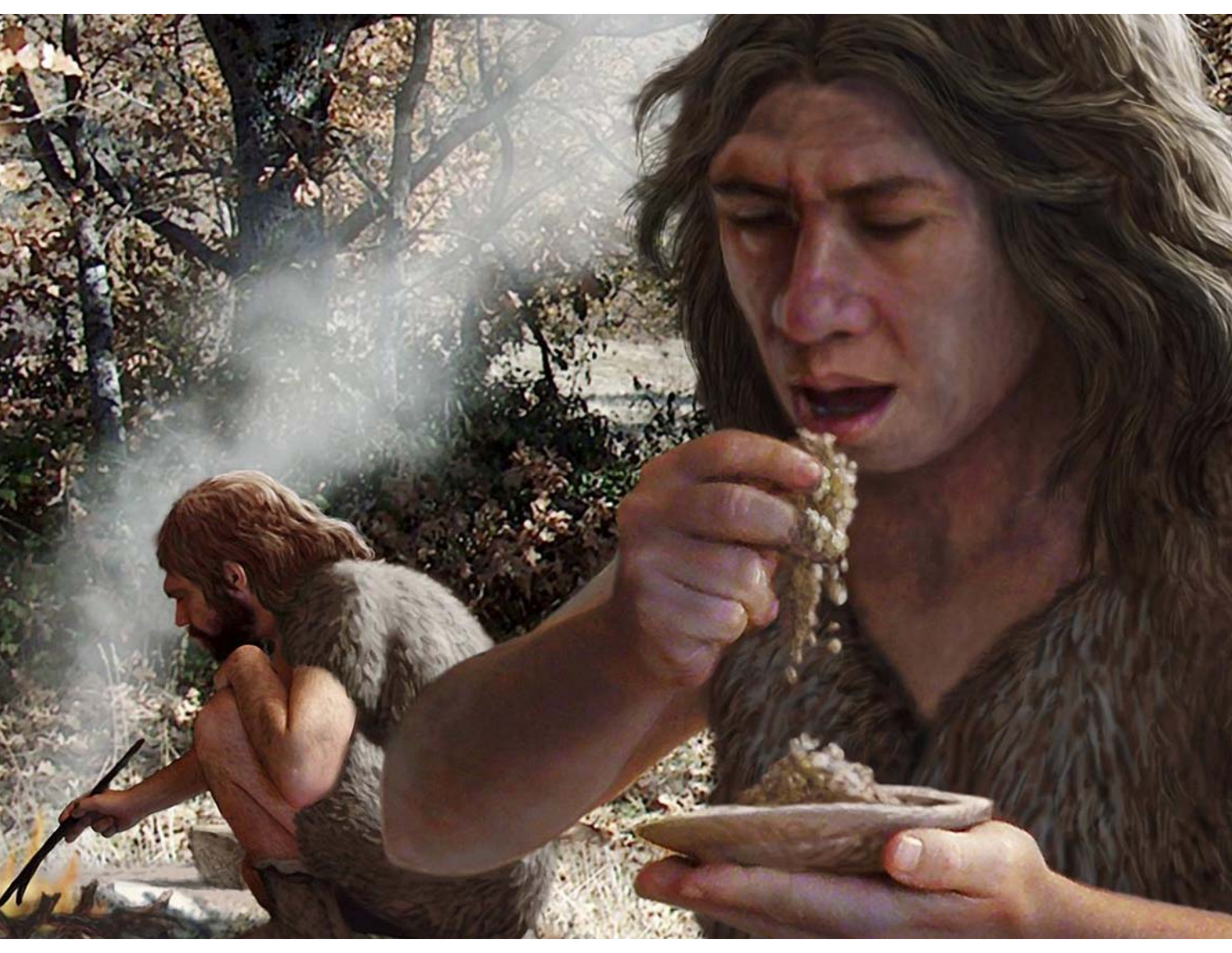

#### EARLIEST HUMAN MEDICINE

► Shamans and the tribal elders were the first people to attend to the sick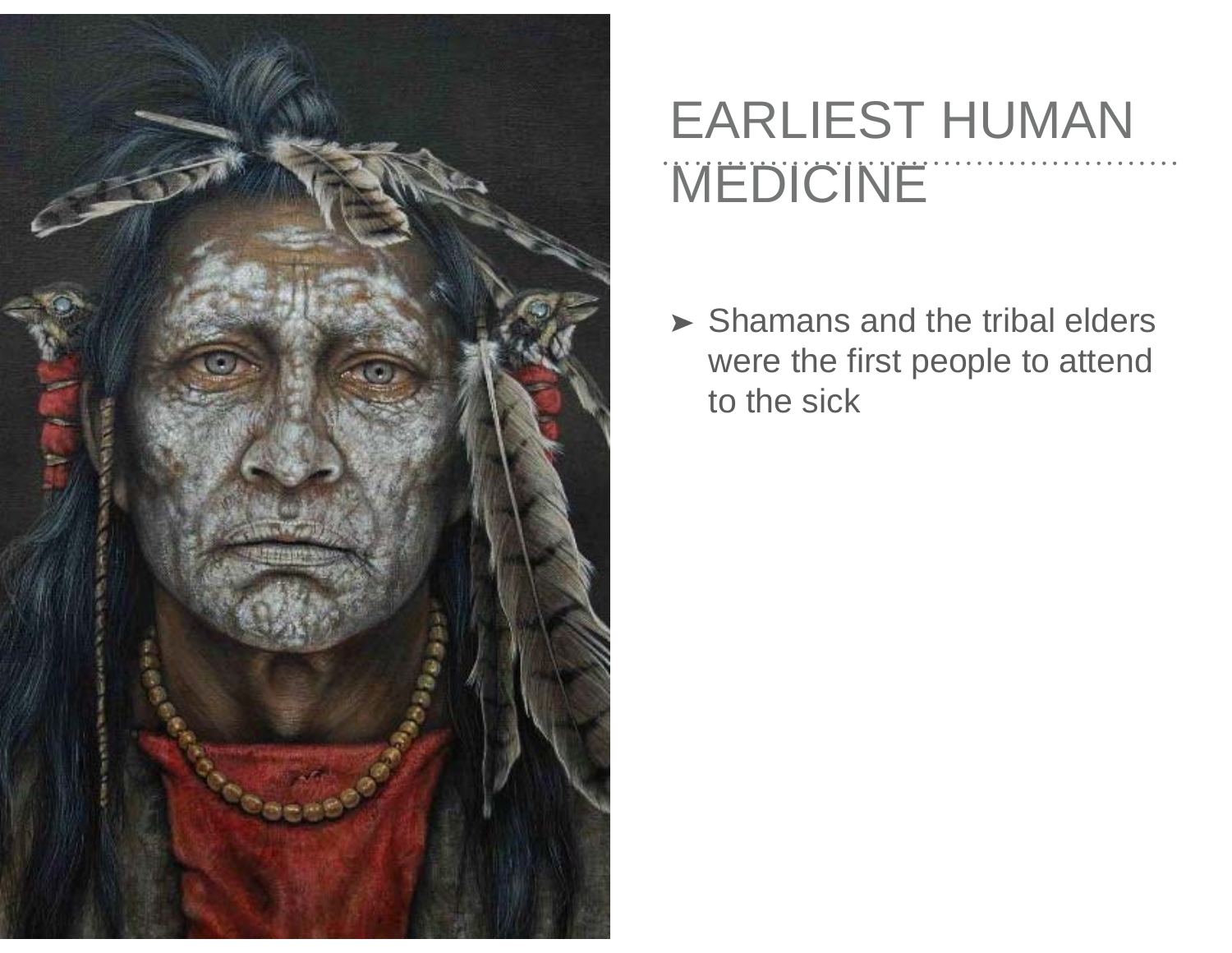### AFRICAN Medicine Woman

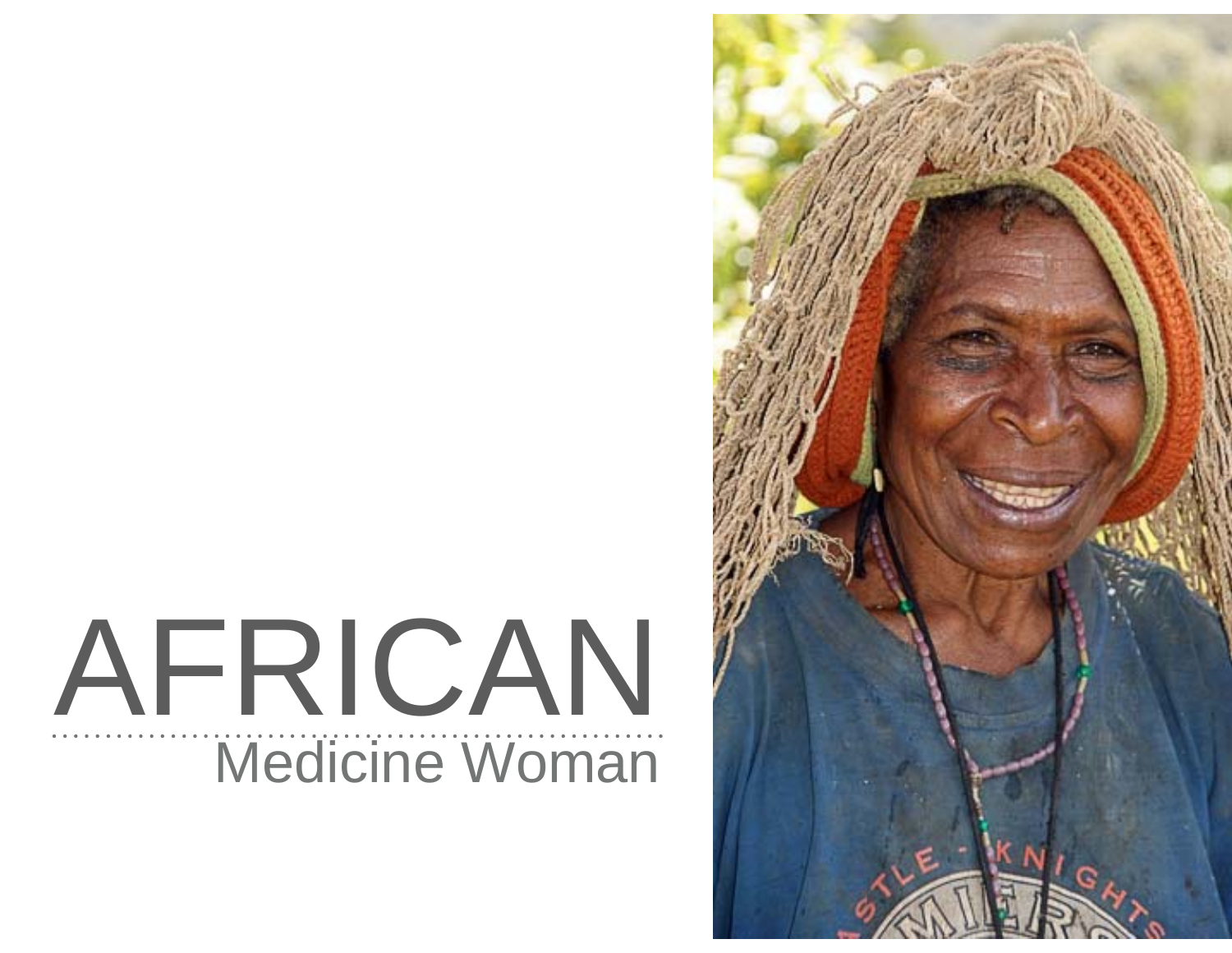#### MANY HERBAL AND OTHER METHODS USED

- ► Roots of plants
- ➤ Plant leaves
- ► Blood of animals
- ➤ Combination of natural products or whatever was available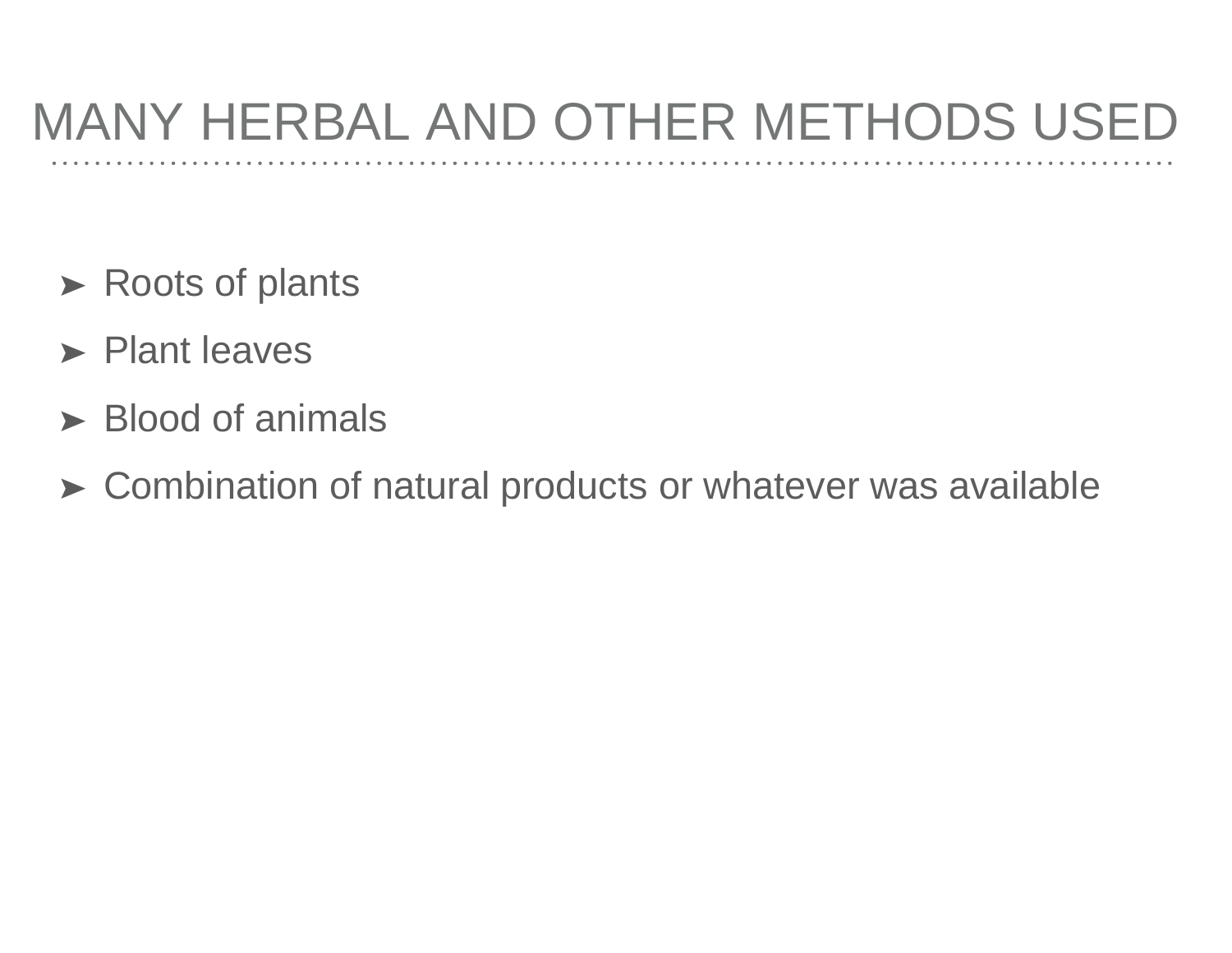# RESPECTING THE BODY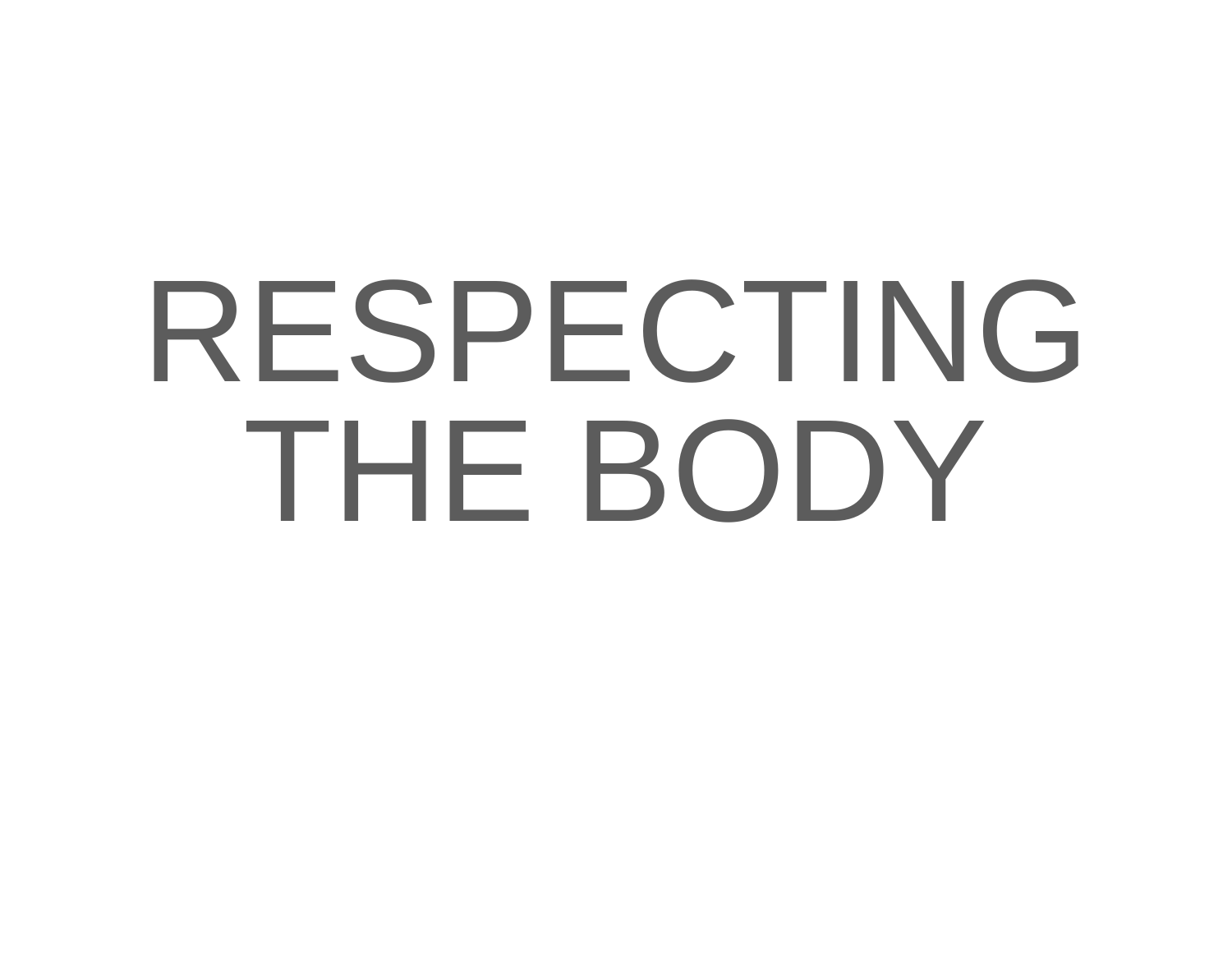## A COMMON THEME IN HUMAN HISTORY

Caring for the body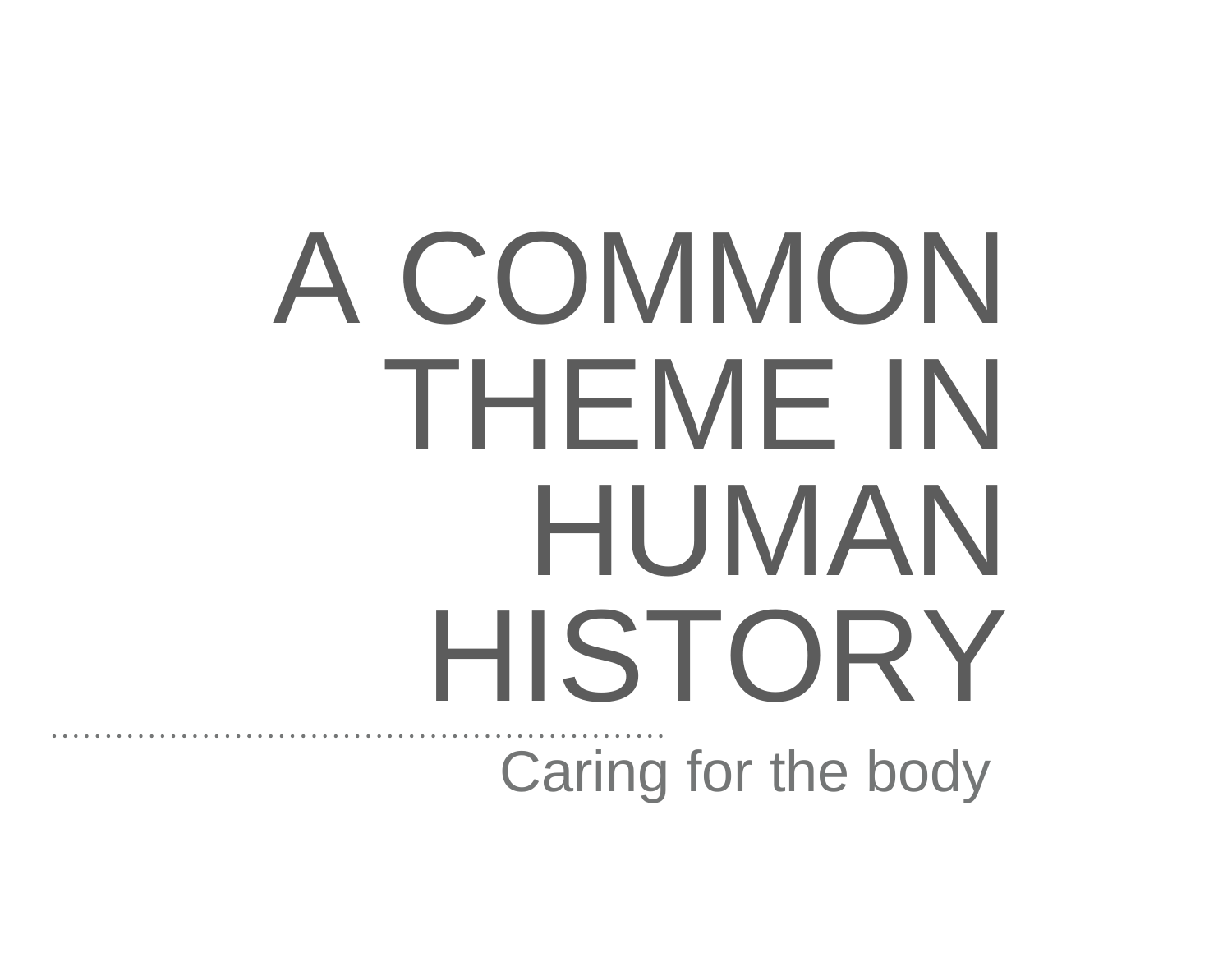#### THE DIVORCE AND REMARRIAGE

- ➤ There was a split between the shamans/medicine man weather to look into the body to see what is inside
- ➤ The primary disagreement was the the soul would be defiled if a person is cut open
- ➤ The division at this point began the divergence of science and spirituality
- ➤ Today we have come full circle
- ► We realize we need to work together
- ➤ Some hospitals even pay "shamans" to care for the spirit while doctors and nurses care for the body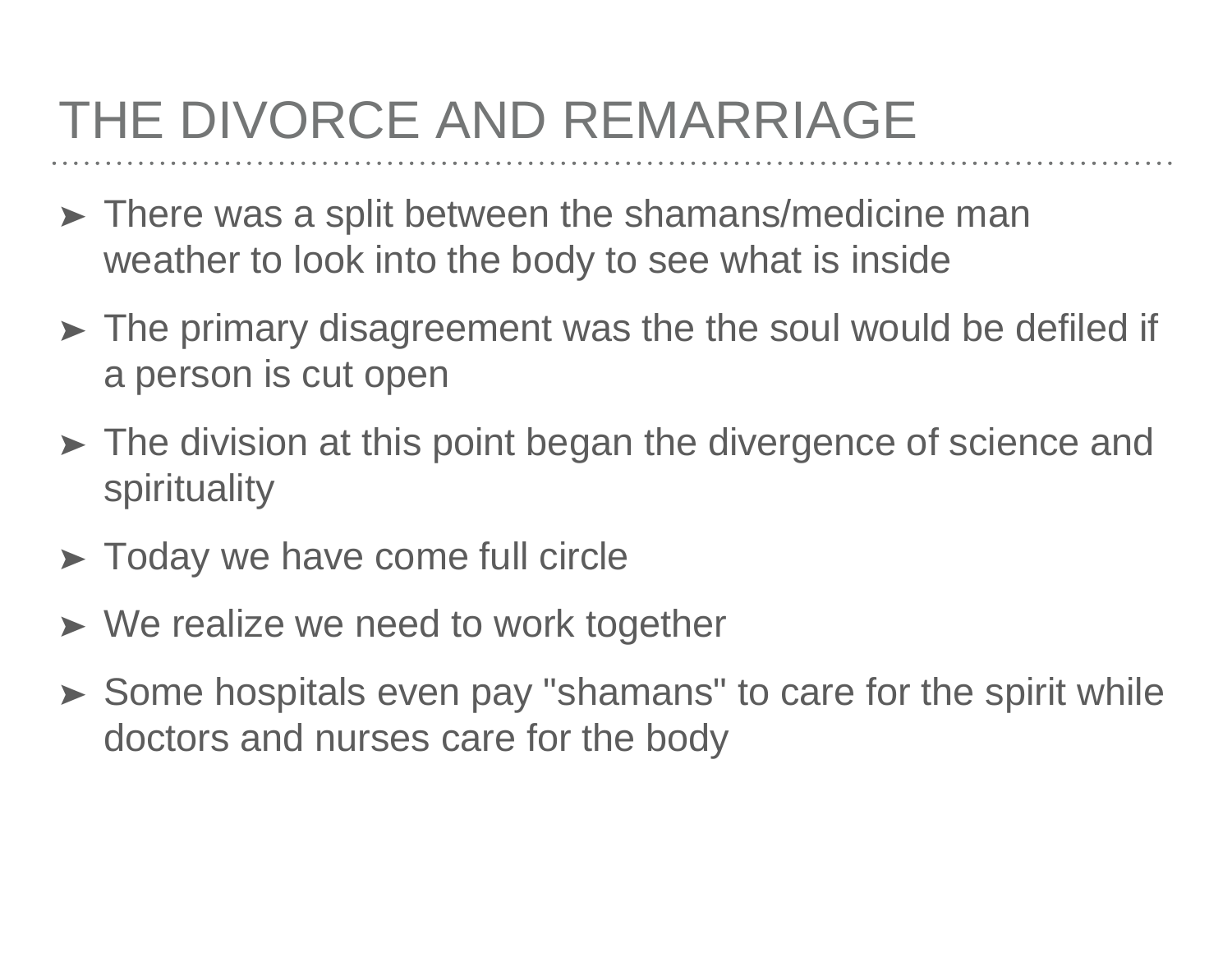## EARLY HEALTHCARE Hospitality House

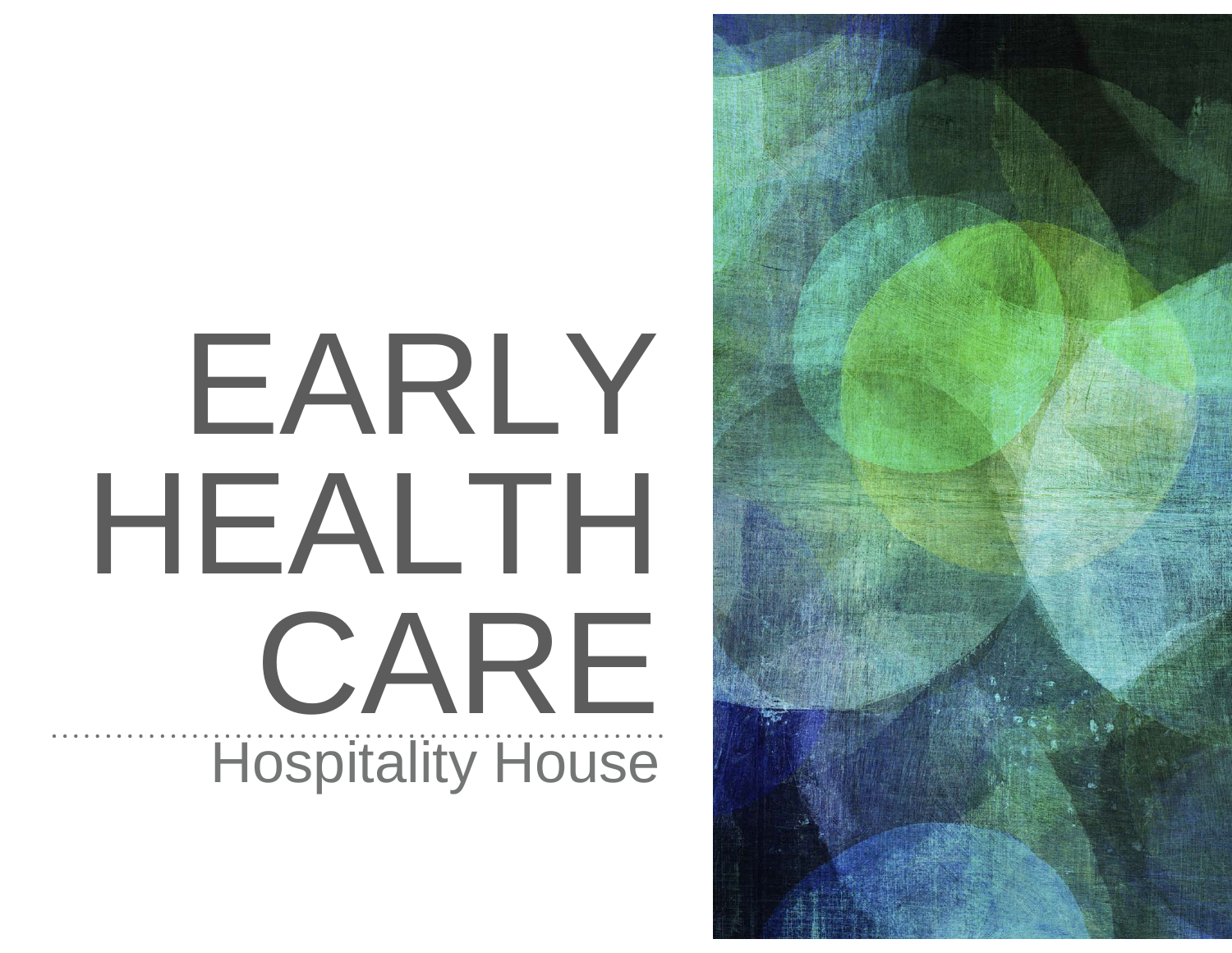#### CATHOLIC SISTERS

- ➤ The earliest human intervention for the wounded or sick began with the Catholic Church
- ➤ Nuns or Sisters attended to to sick
- ➤ It was just a place where people went either to rest and get well or die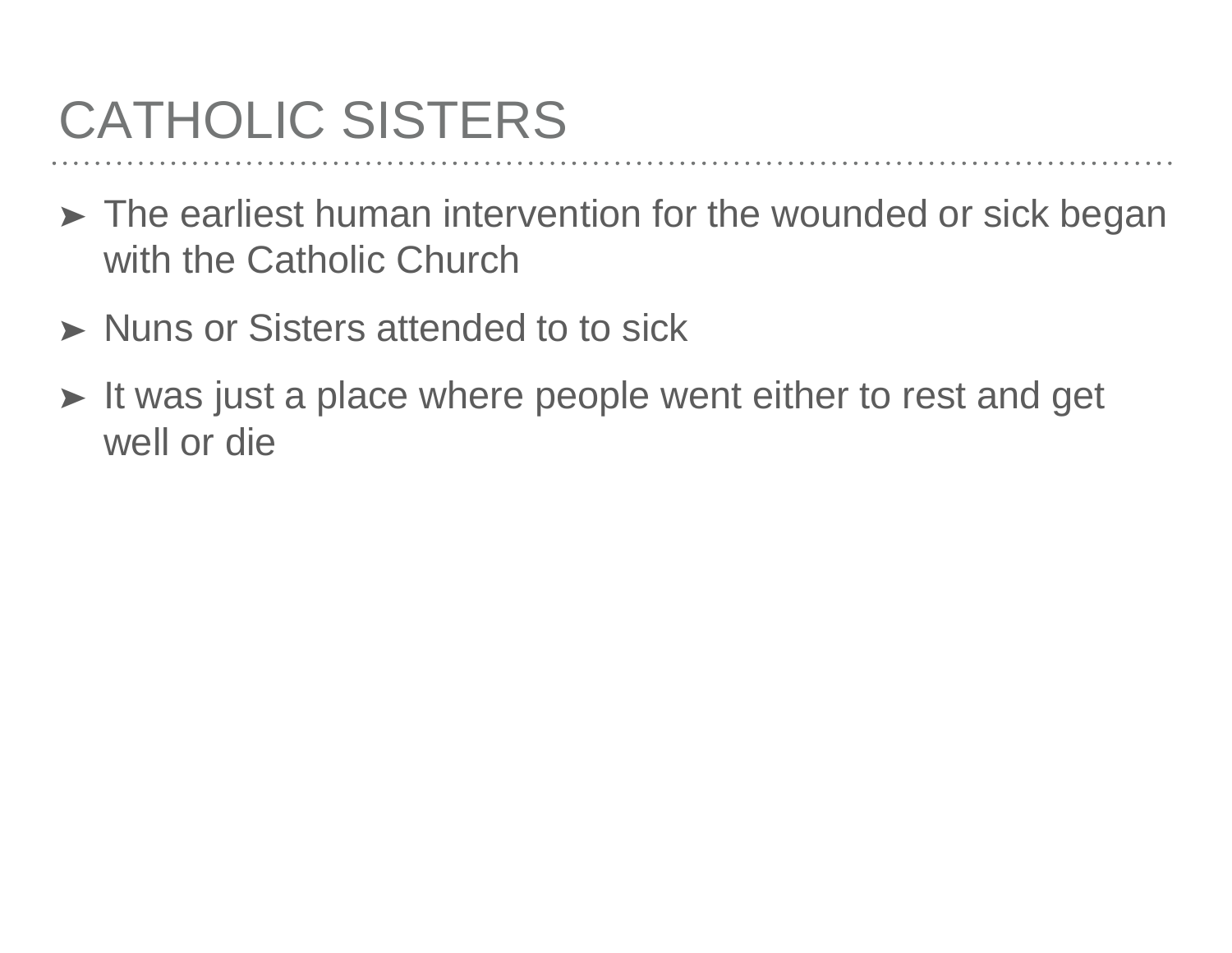#### A JUDEO-CHRISTIAN PERSPECTIVE

- ► Why is life holy?
- ➤ We believe that it was God who created us in God's image
- ► Humans were lifeless until God breathed life into them
- ► Our breath is the breath of God
- ➤ First miracle that happens to humans is that we take that first breath and that is the last act we do
- ► How we live is the freedom God gives us
- ➤ That brings us to how we treat our bodies
- ➤ Even if you are not a person faith, you only have one life and one body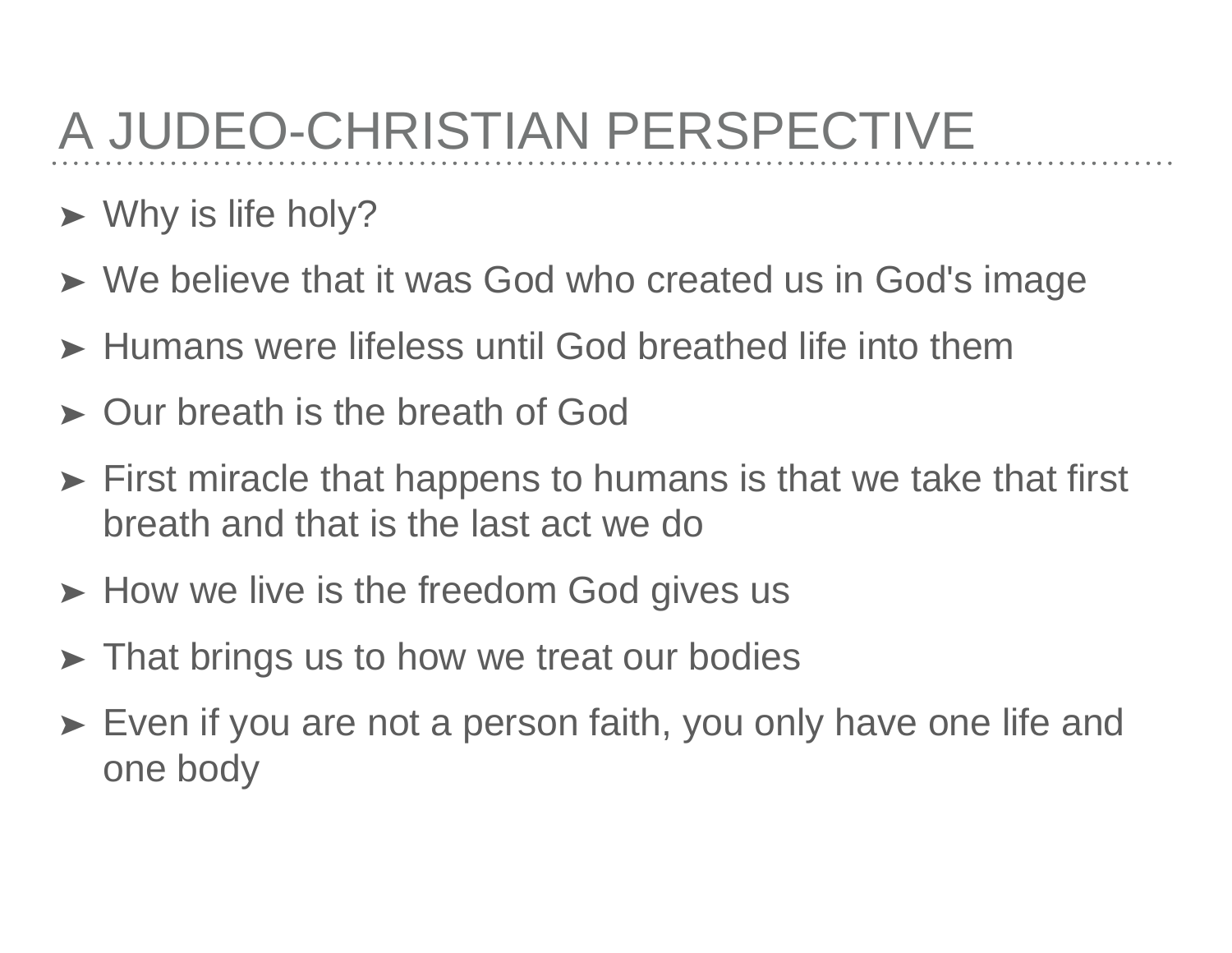#### WHY IS IT DIFFICULT TO KEEP IT HOLY

- ➤ The definition "holy" varies in our culture and it has eroded over the years
- ➤ Take a look at how we Christians treat the Holy Book
- ➤ Take a look at the Jewish community
- ➤ Generally speaking we have become more complacent and casual about everything. From the way we dress to how we treat elders
- ➤ We have been losing how we use to integrate holiness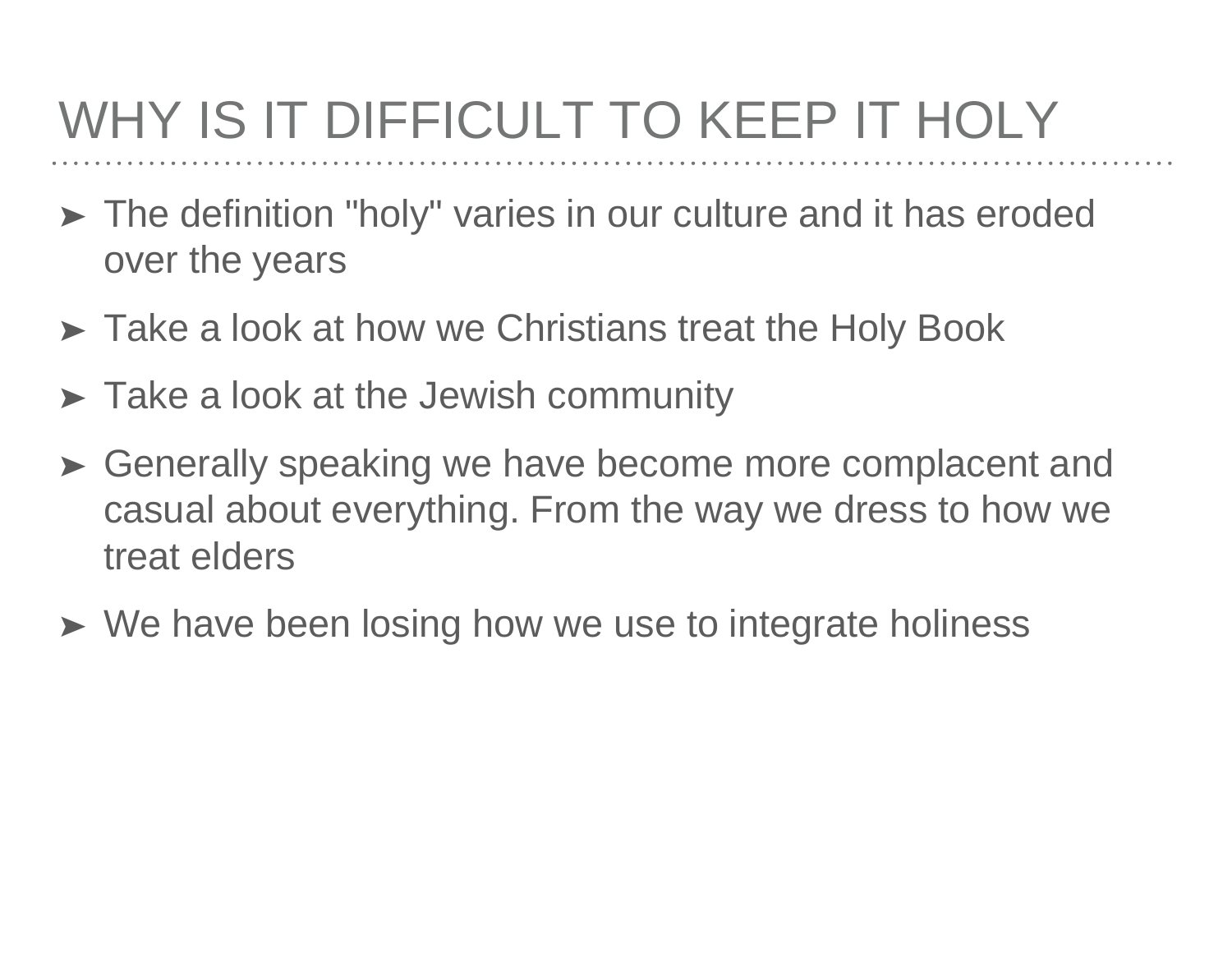#### FOOD

- ► This is one example
- ➤ Are there any formal dinners anymore at home?
- ► Look at the way we prepare and buy food
- ➤ It is made so that we can walk, stand, be driving and eating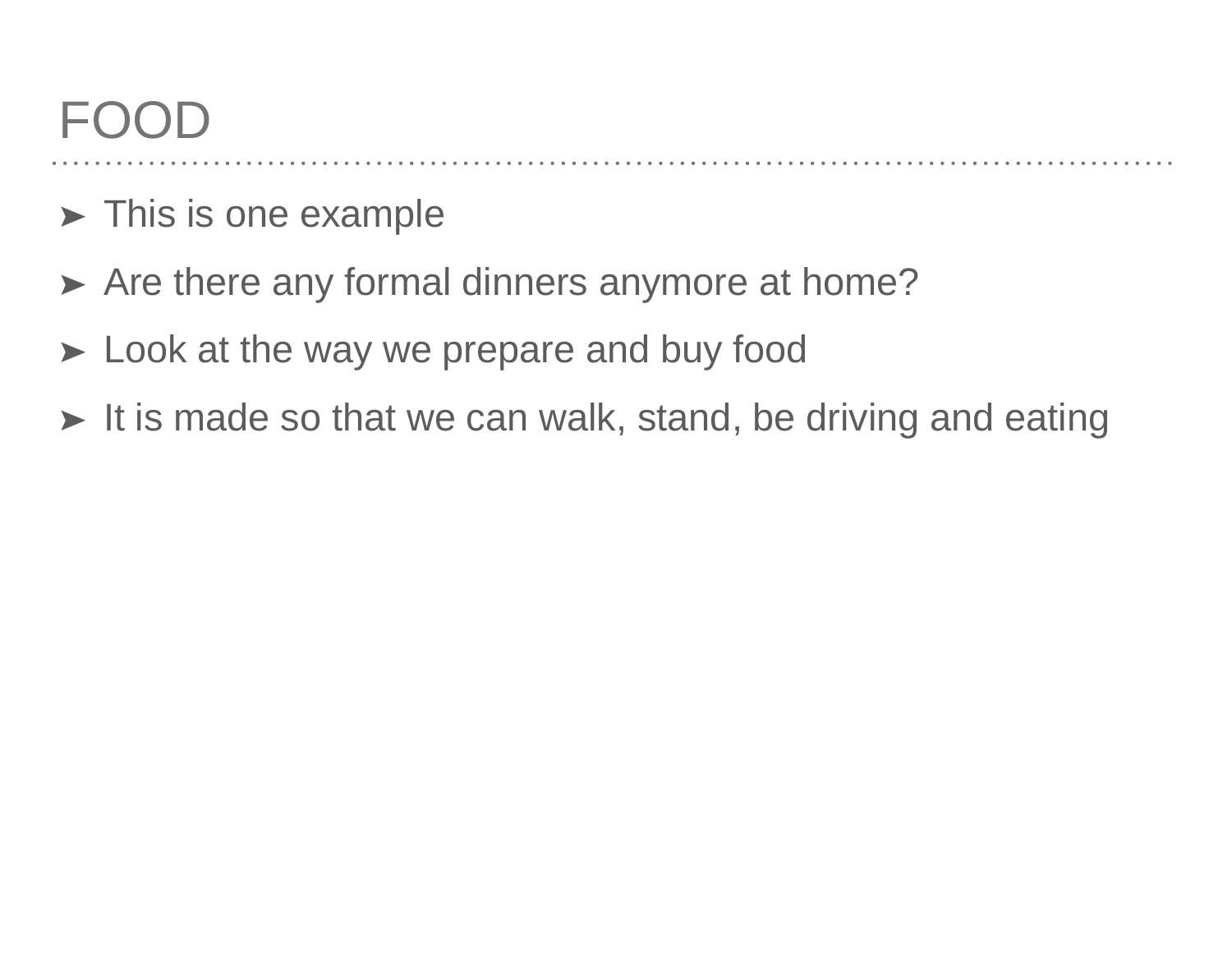#### EXTREME VS. EXTREME

- ➤ Health Nut
- ➤Food
- ➤Exercise etc.

- ➤ Typical Consumer
- ➤Non-healthy food
- ➤Not adequate exercise etc.
- ➤Bad habits: Tobacco, alcohol and other drugs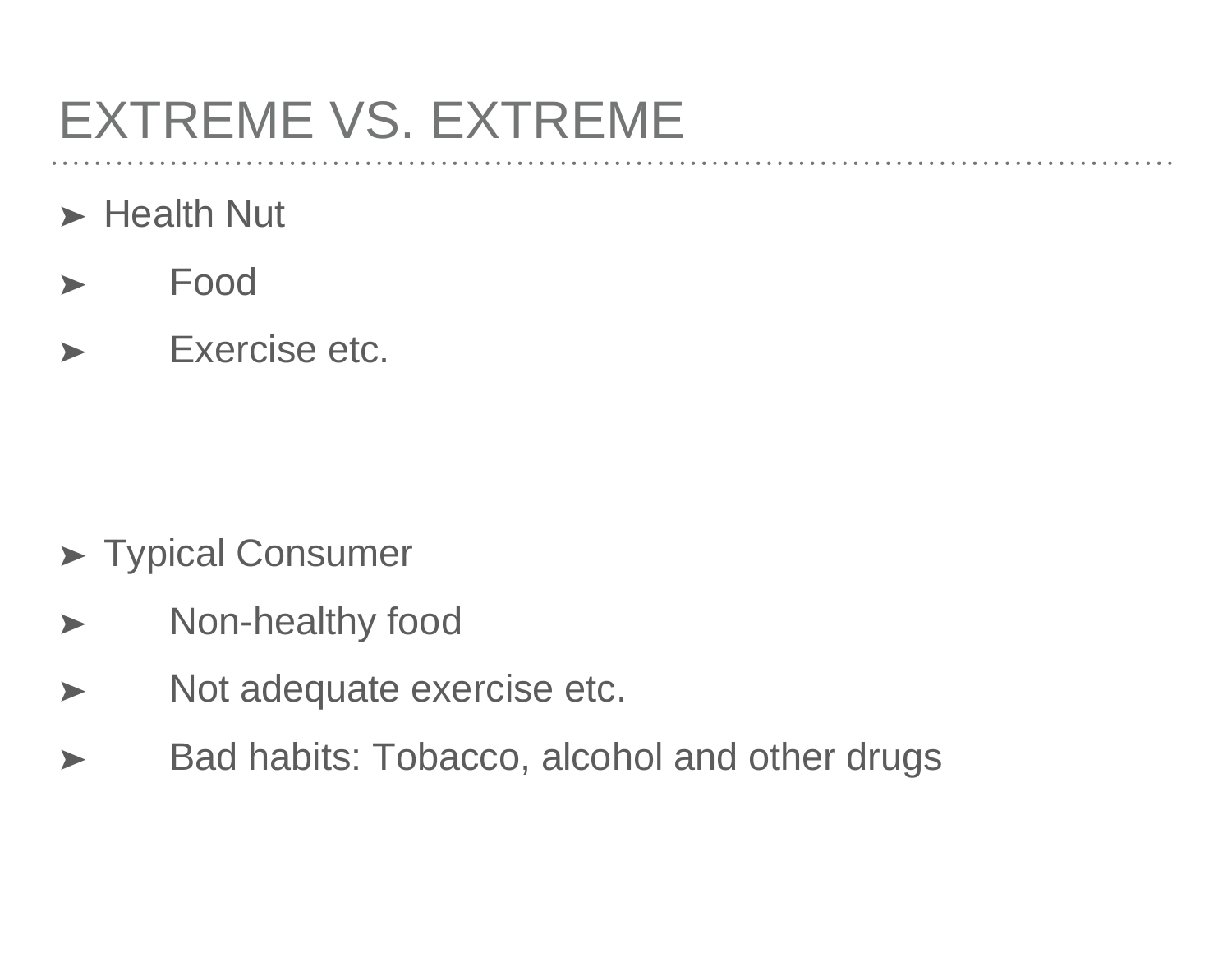#### A CUMULATIVE EFFECT

- ► Everything we put in our body effects us
- ► Air that we breath
- ► Water that we drink
- ➤ Sugars
- ➤ Salts
- ➤ Artificial food or Engineered food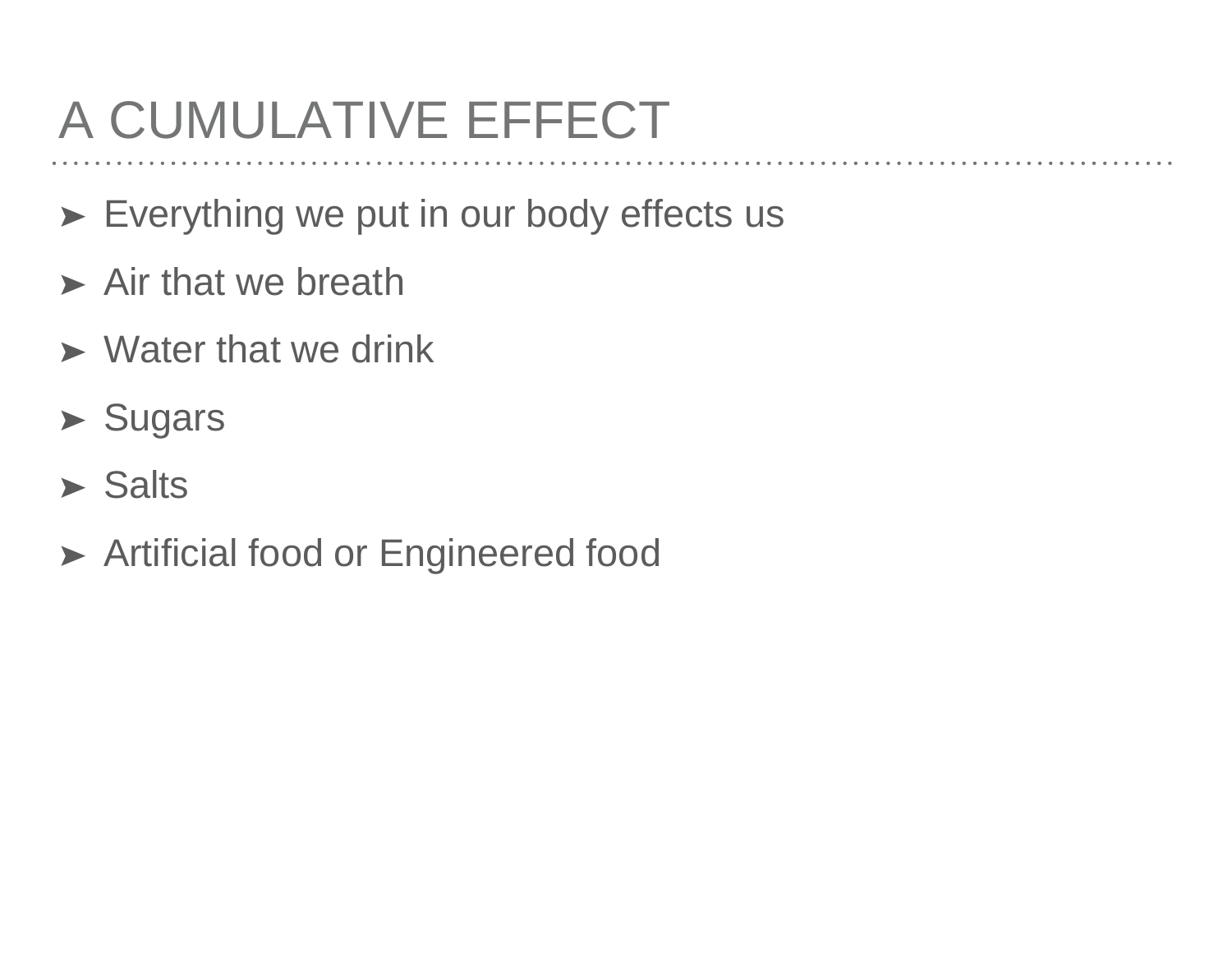#### TODAY'S HEALTHCARE

- ➤ It is one of the most complex issues in the world
- ➤ It divides us politically, philosophically and spiritually
- ➤ There are faith that do not use any type of medical intervention
- ➤ Faith's that will agree to a heart transplant
- ➤ Now they are working on a head transplant
- ► At what point do we stop being the human that we were created?
- ➤ When we reach 50% of ALL of our parts are not something we were not born with?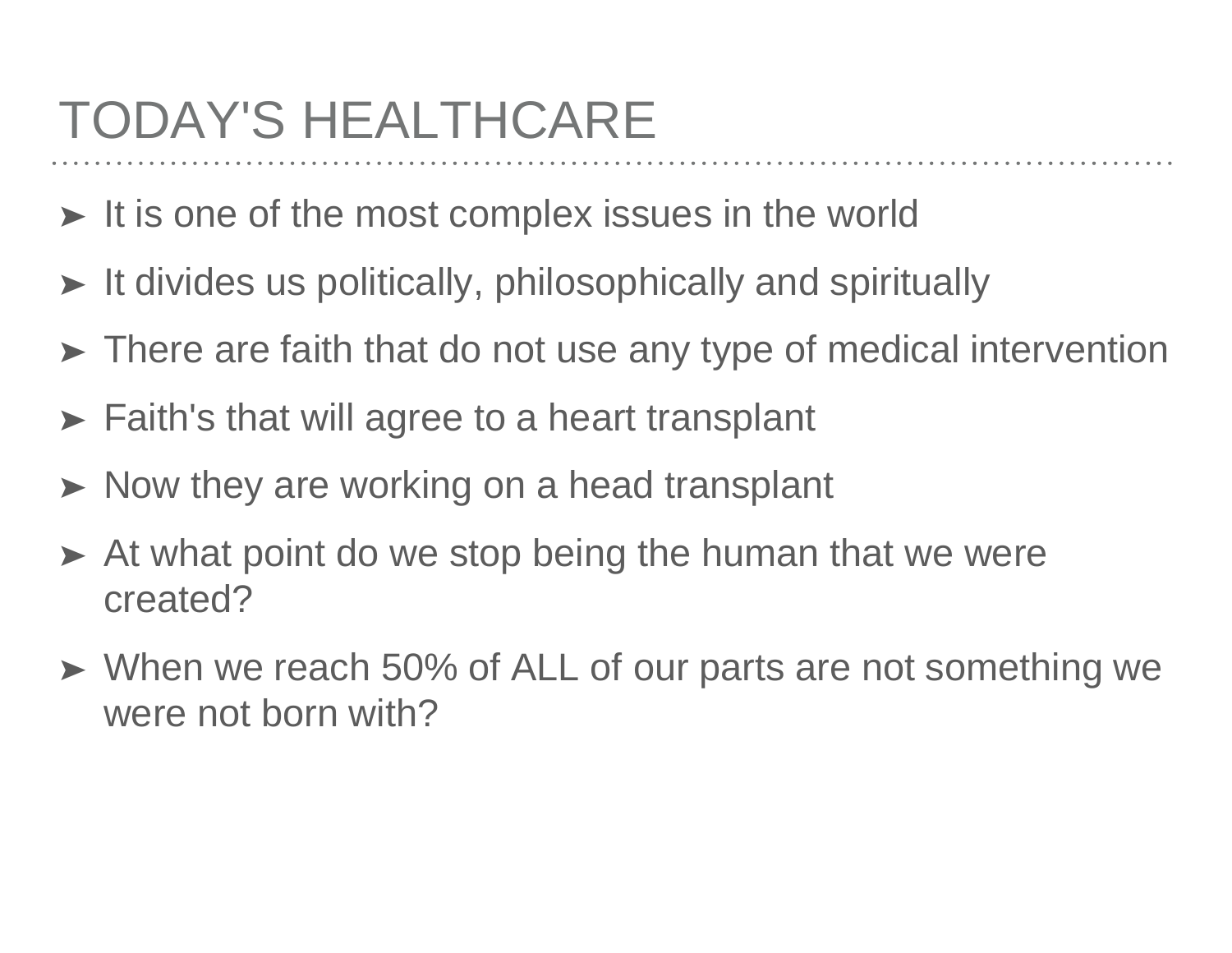#### TODAY'S MEDICINE

- ➤ Creates an ethical, moral and a spiritual dilemma
- ► Do we PROLONG life or PROLONG death?
- ► Do medical interventions such as ventilators, High Flow O2 equipment and transplants of organs give quality of life?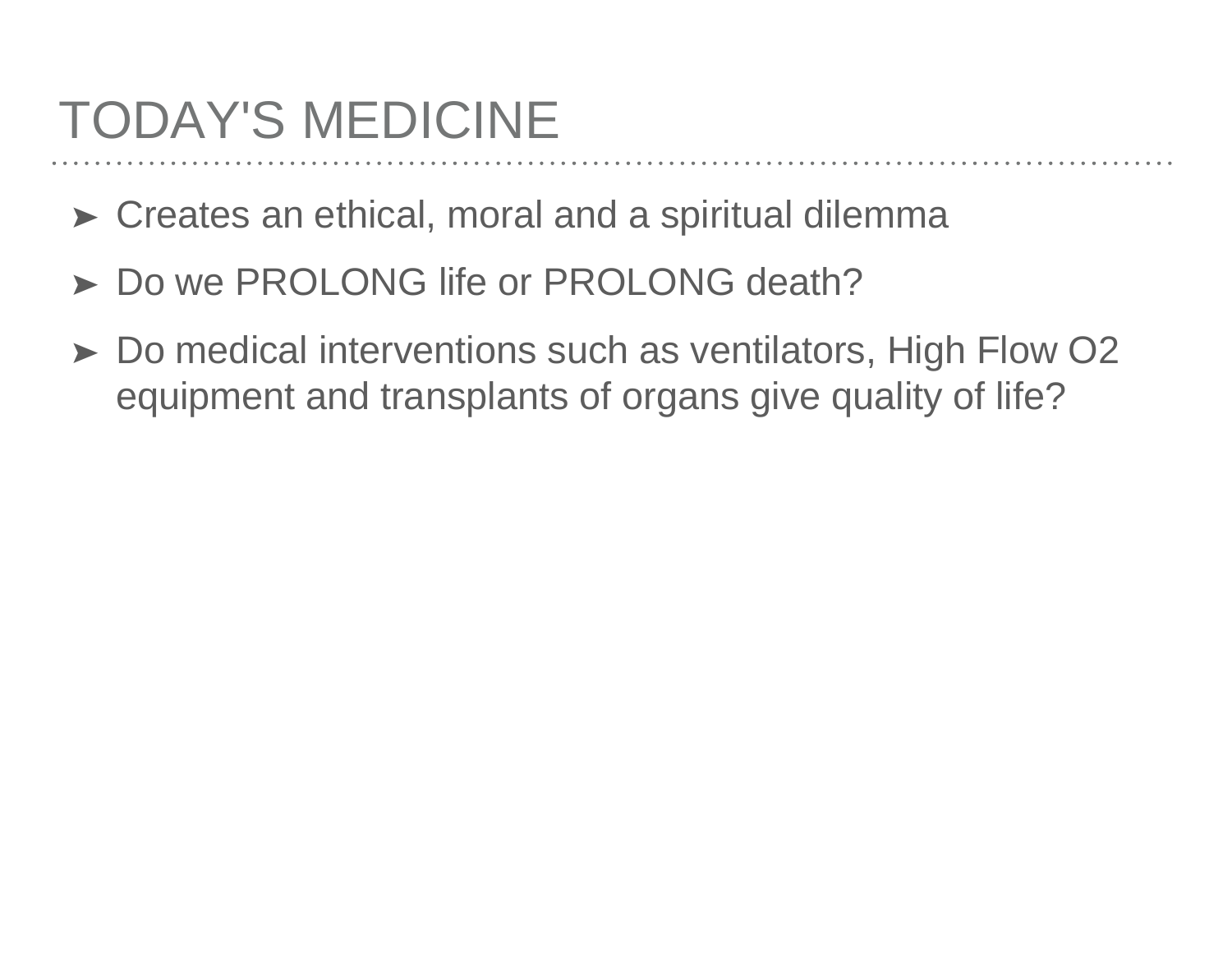#### DEATH CAN BE VAGUE

➤ There are two primary ways that death is defined

. . . . . . . . . .

- ➤ Cardiac
- ➤ Brain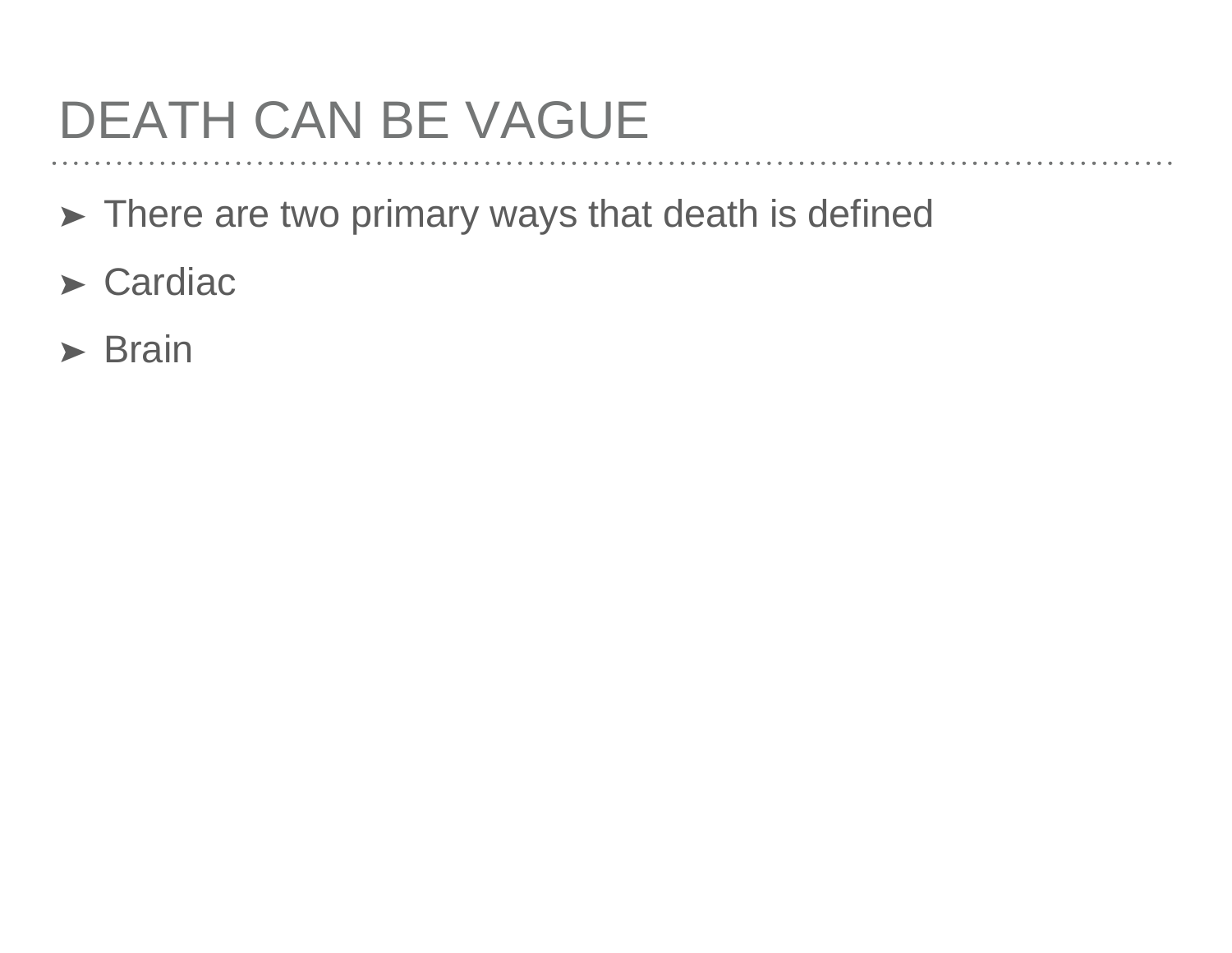#### DECISIONS TO BE MADE PRIOR TO DEATH

- ► Do you know that the chances of you needing a decision maker is high if you end up in a hospital. (MPOA)
- ➤ If you do not have designated anyone the physician has a list that they go by as provided by the State Law
- ➤ If no one is available, DHHR will make decisions
- ➤ Do not assume the one's closest to you will make the decision you want made for your life
- ➤ A doctor must tell you ALL the options including no treatment
- ► Most medical interventions are suppose to be temporary !!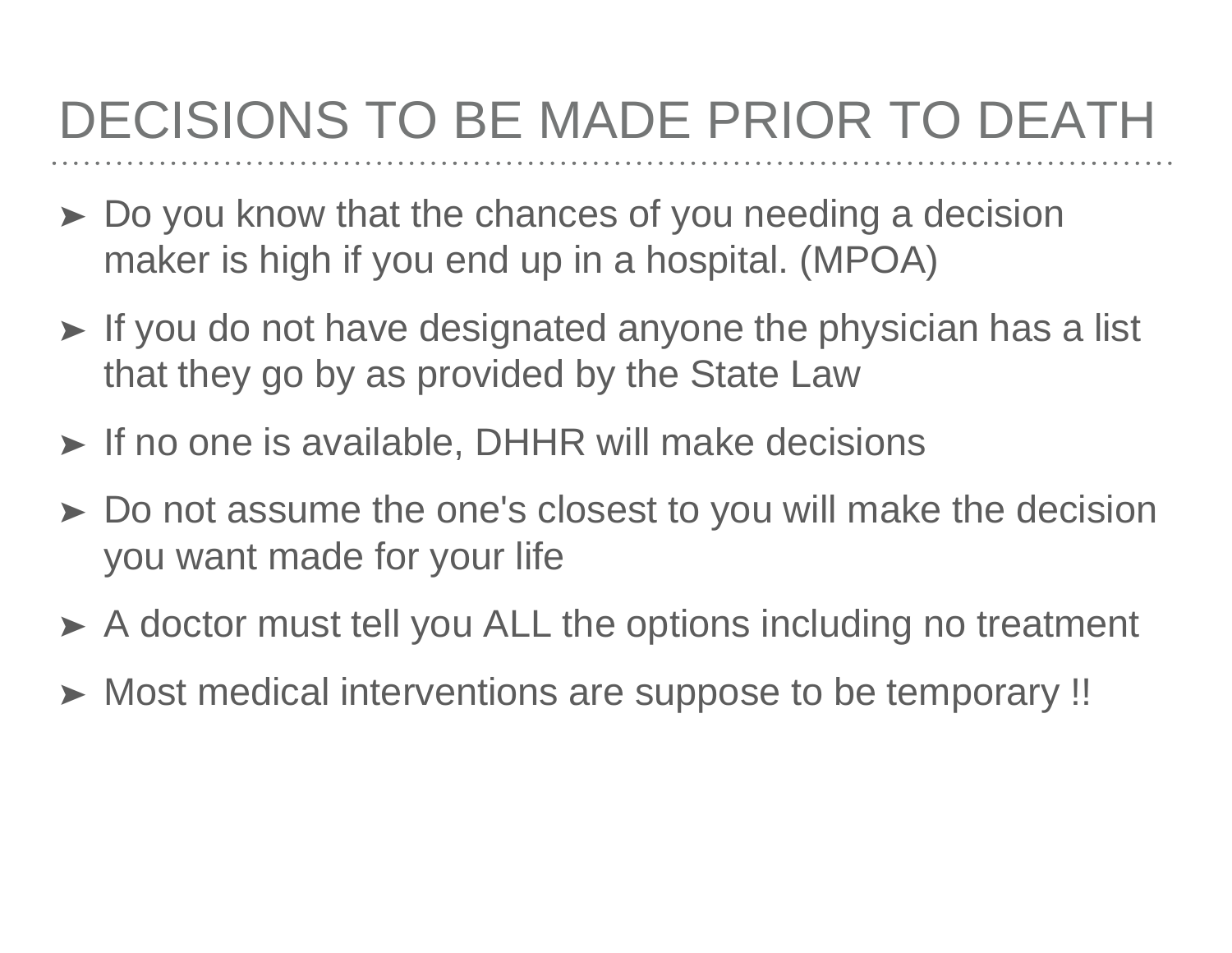#### ETHICAL AND MORAL DILEMMA

- ► Conflict arise when
- ➤Families disagree with each other
- ➤Families disagree with the proposed treatment
- ➤ Religious and spiritual issues maybe violated for a certain treatment